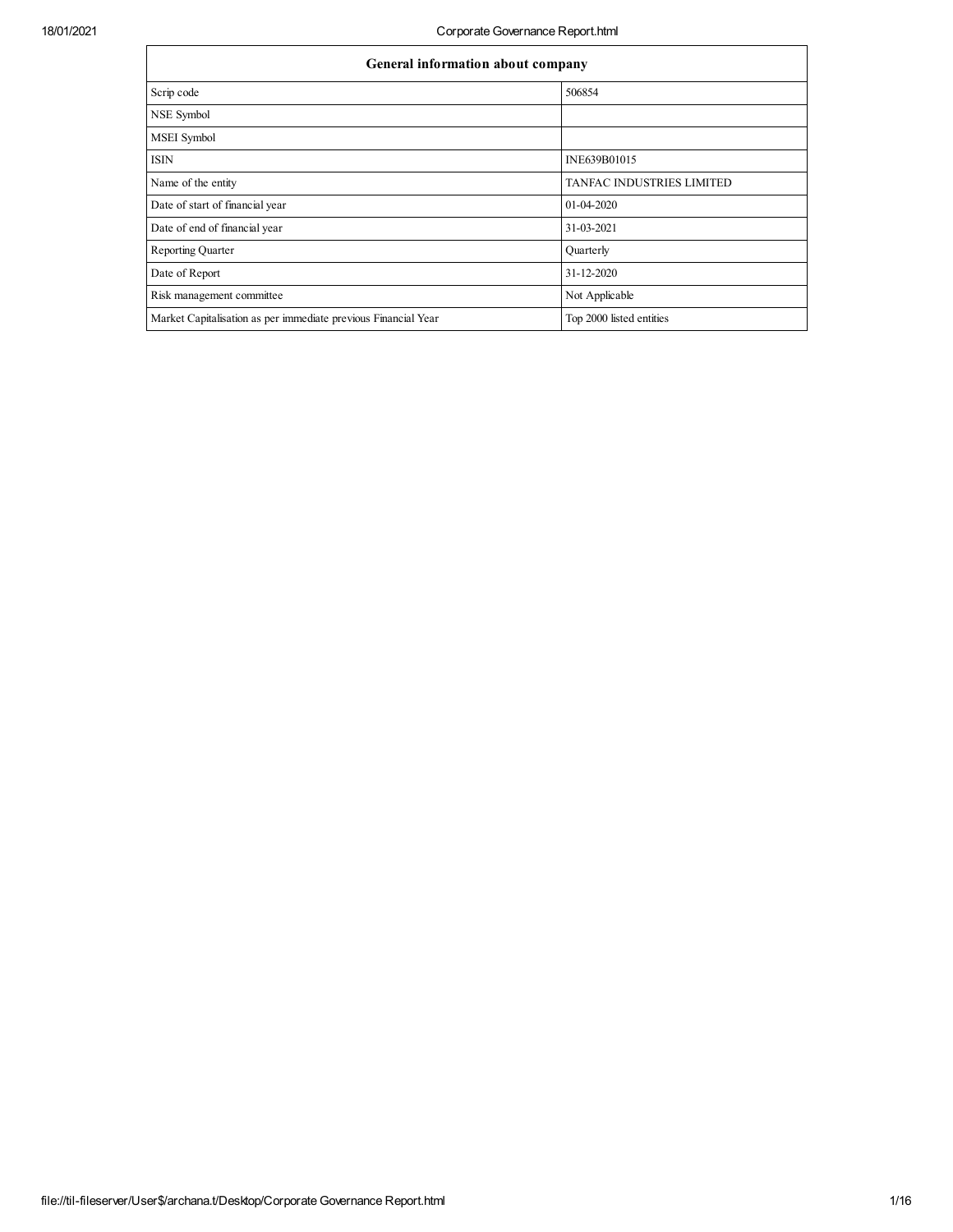| <b>Annexure I</b> |  |
|-------------------|--|
|-------------------|--|

## **Annexure I to be submitted by listed entity on quarterly basis**

**I. Composition of Board of Directors**

|                      |                     |            |                                                       |                               |                                 |                          |                                                                                                      |                                             |                                          | Disclosure of notes on composition of board of directors explanatory |                      |                                            |                                                                                                                                                   |                                                                                                                                                                      |                                                                                                                                                                           |                                                                                                                                                                                                                  |  |
|----------------------|---------------------|------------|-------------------------------------------------------|-------------------------------|---------------------------------|--------------------------|------------------------------------------------------------------------------------------------------|---------------------------------------------|------------------------------------------|----------------------------------------------------------------------|----------------------|--------------------------------------------|---------------------------------------------------------------------------------------------------------------------------------------------------|----------------------------------------------------------------------------------------------------------------------------------------------------------------------|---------------------------------------------------------------------------------------------------------------------------------------------------------------------------|------------------------------------------------------------------------------------------------------------------------------------------------------------------------------------------------------------------|--|
|                      |                     |            |                                                       |                               |                                 |                          |                                                                                                      |                                             |                                          | Wether the listed entity has a Regular Chairperson No                |                      |                                            |                                                                                                                                                   |                                                                                                                                                                      |                                                                                                                                                                           |                                                                                                                                                                                                                  |  |
|                      |                     |            |                                                       |                               |                                 |                          |                                                                                                      |                                             |                                          | Whether Chairperson is related to MD or CEO No                       |                      |                                            |                                                                                                                                                   |                                                                                                                                                                      |                                                                                                                                                                           |                                                                                                                                                                                                                  |  |
| e of the<br>irector  | PAN                 | <b>DIN</b> | Category 1<br>of directors                            | Category 2<br>of<br>directors | Category<br>$3$ of<br>directors | Date<br>of<br>Birth      | Whether<br>special<br>resolution<br>passed?<br>[Refer Reg.<br>$17(1A)$ of<br>Listing<br>Regulations] | Date of<br>passing<br>special<br>resolution | <b>Initial Date</b><br>of<br>appointment | Date of Re-<br>appointment                                           | Date of<br>cessation | Tenure<br>of<br>director<br>(in<br>months) | No of<br>Directorship<br>in listed<br>entities<br>including<br>this listed<br>entity<br>(Refer<br>Regulation<br>17A of<br>Listing<br>Regulations) | No of<br>Independent<br>Directorship<br>in listed<br>entities<br>including<br>this listed<br>entity<br>(Refer<br>Regulation<br>$17A(1)$ of<br>Listing<br>Regulations | Number of<br>membership s<br>in Audit/<br>Stakeholder<br>Committee(s)<br>including this<br>listed entity<br>(Refer<br>Regulation<br>$26(1)$ of<br>Listing<br>Regulations) | No of post<br>of<br>Chairperson<br>in Audit/<br>Stakeholder<br>Committee<br>held in<br>listed<br>entities<br>including<br>this listed<br>entity<br>(Refer<br>Regulation<br>$26(1)$ of<br>Listing<br>Regulations) |  |
| <b>HIKEYAN</b>       | ALTPK3680L          | 00824621   | Non-<br>Executive -<br>Non<br>Independent<br>Director | Not<br>Applicable             |                                 | $23 -$<br>$09 -$<br>1977 | NA                                                                                                   |                                             | 08-05-2009                               |                                                                      |                      | 141                                        | $\mathbf{Q}$                                                                                                                                      | $\bf{0}$                                                                                                                                                             | $\overline{4}$                                                                                                                                                            | $\mathbf{0}$                                                                                                                                                                                                     |  |
| <b>AMAN</b>          | AAAPS0002N          | 00020075   | Non-<br>Executive -<br>Independent<br>Director        | Not<br>Applicable             |                                 | $31 -$<br>$03 -$<br>1940 | Yes                                                                                                  | $21 - 09 -$<br>2019                         | 10-08-2015                               |                                                                      |                      | 65                                         | $\overline{2}$                                                                                                                                    | $\overline{c}$                                                                                                                                                       | $\overline{\mathbf{3}}$                                                                                                                                                   | $\overline{c}$                                                                                                                                                                                                   |  |
| <b>OORTHY</b>        | AABPT7584R          | 00007648   | Non-<br>Executive -<br>Independent<br>Director        | Not<br>Applicable             |                                 | $19-$<br>$01-$<br>1941   | Yes                                                                                                  | $21 - 09 -$<br>2019                         | 15-05-2015                               |                                                                      |                      | 68                                         |                                                                                                                                                   | -1                                                                                                                                                                   | $\overline{2}$                                                                                                                                                            | $\bf{0}$                                                                                                                                                                                                         |  |
| <b>KAR</b><br>SIMHAN | AACPN7462R 01484214 |            | Non-<br>Executive -<br>Independent<br>Director        | Not<br>Applicable             |                                 | $19-$<br>$08 -$<br>1959  | NA                                                                                                   |                                             | 10-08-2015                               |                                                                      |                      | 65                                         |                                                                                                                                                   |                                                                                                                                                                      |                                                                                                                                                                           | $\boldsymbol{0}$                                                                                                                                                                                                 |  |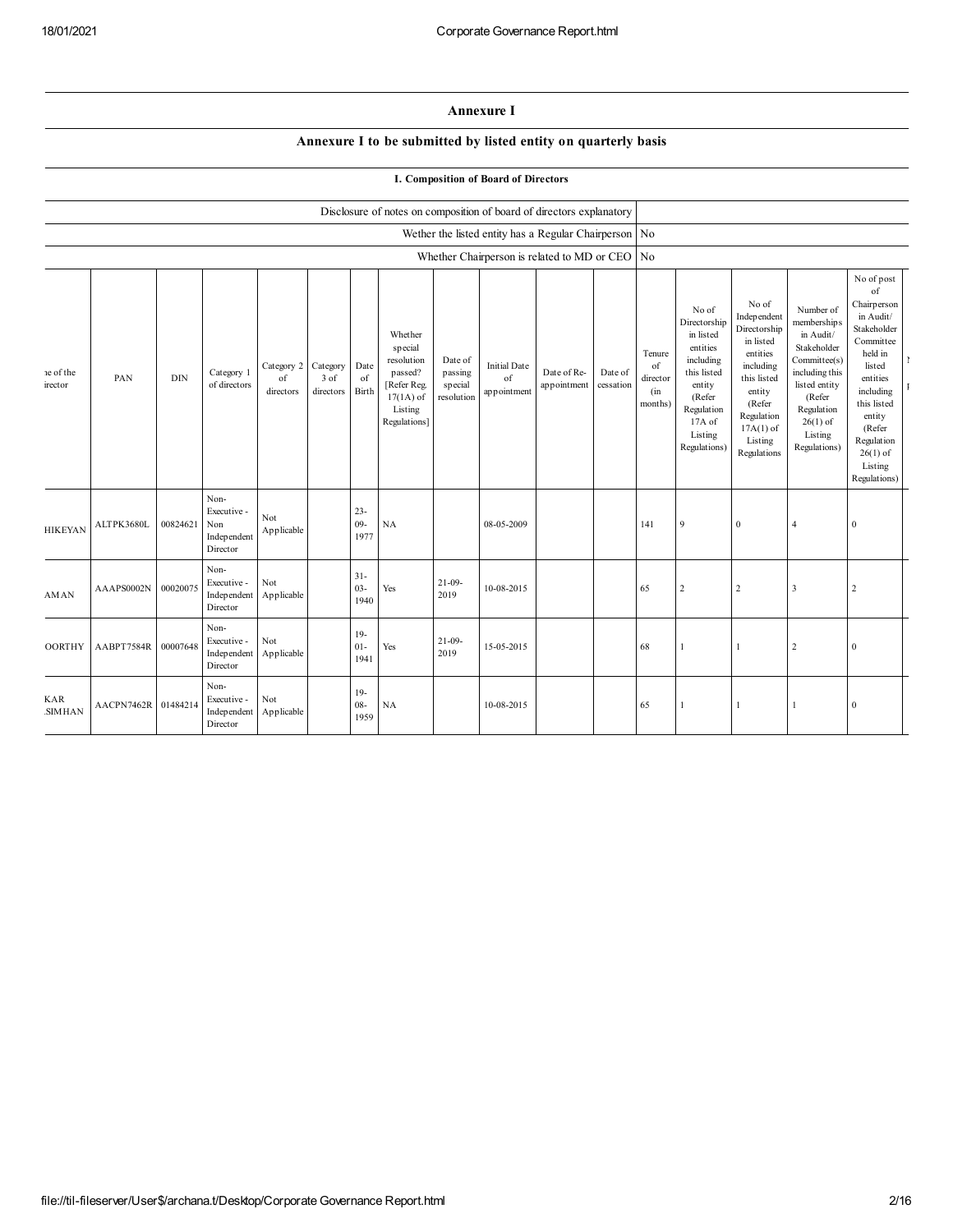|        |                      |                                                     |            |            |                                                        |                               |                                     |                          |                                                                                                      |                                             |                                          | Disclosure of notes on composition of board of directors explanatory |                      |                                            |                                                                                                                                                   |                                                                                                   |
|--------|----------------------|-----------------------------------------------------|------------|------------|--------------------------------------------------------|-------------------------------|-------------------------------------|--------------------------|------------------------------------------------------------------------------------------------------|---------------------------------------------|------------------------------------------|----------------------------------------------------------------------|----------------------|--------------------------------------------|---------------------------------------------------------------------------------------------------------------------------------------------------|---------------------------------------------------------------------------------------------------|
|        |                      |                                                     |            |            |                                                        |                               |                                     |                          |                                                                                                      |                                             |                                          | We ther the listed entity has a Regular Chairperson                  |                      |                                            |                                                                                                                                                   |                                                                                                   |
| Sr     | Title<br>(Mr)<br>Ms) | Name of the Director                                | PAN        | <b>DIN</b> | Category 1<br>of directors                             | Category 2<br>of<br>directors | Category<br>3 of<br>directors Birth | Date<br>of               | Whether<br>special<br>resolution<br>passed?<br>[Refer Reg.<br>$17(1A)$ of<br>Listing<br>Regulations] | Date of<br>passing<br>special<br>resolution | <b>Initial Date</b><br>of<br>appointment | Date of Re-<br>appointment                                           | Date of<br>cessation | Tenure<br>of<br>director<br>(in<br>months) | No of<br>Directorship<br>in listed<br>entities<br>including<br>this listed<br>entity<br>(Refer<br>Regulation<br>17A of<br>Listing<br>Regulations) | Nα<br>Indep<br>Direct<br>in li<br>ent<br>inch<br>this<br>en<br>(R)<br>Regu<br>17A<br>Lis<br>Regul |
| 5      | <b>Mrs</b>           | <b>R RAJALAKSHMI</b>                                | AACPR3012M | 01985132   | Non-<br>Executive -<br>Indep endent<br>Director        | Not<br>Applicable             |                                     | $31 -$<br>$10-$<br>1962  | NA                                                                                                   |                                             | 24-03-2015                               |                                                                      |                      | 70                                         |                                                                                                                                                   |                                                                                                   |
| 6      | Mr                   | <b>KALYAN RAM</b><br>MADABHUSHI                     | CTJPM1323G | 08116290   | Non-<br>Executive -<br>Non<br>Indep endent<br>Director | Not<br>Applicable             |                                     | $25 -$<br>$01 -$<br>1968 | NA                                                                                                   |                                             | 22-05-2019                               |                                                                      |                      | 19                                         | 6                                                                                                                                                 | $\theta$                                                                                          |
| $\tau$ | Mr                   | <b>SENDHIL</b><br>KALYANASUNDARAM<br><b>NAATHAN</b> | AERPN4845D | 08850046   | Executive<br>Director                                  | Not<br>Applicable             |                                     | $06 -$<br>$09 -$<br>1961 | NA                                                                                                   |                                             | 27-08-2020                               |                                                                      |                      | 4                                          |                                                                                                                                                   | $\Omega$                                                                                          |

## **I. Composition of Board of Directors**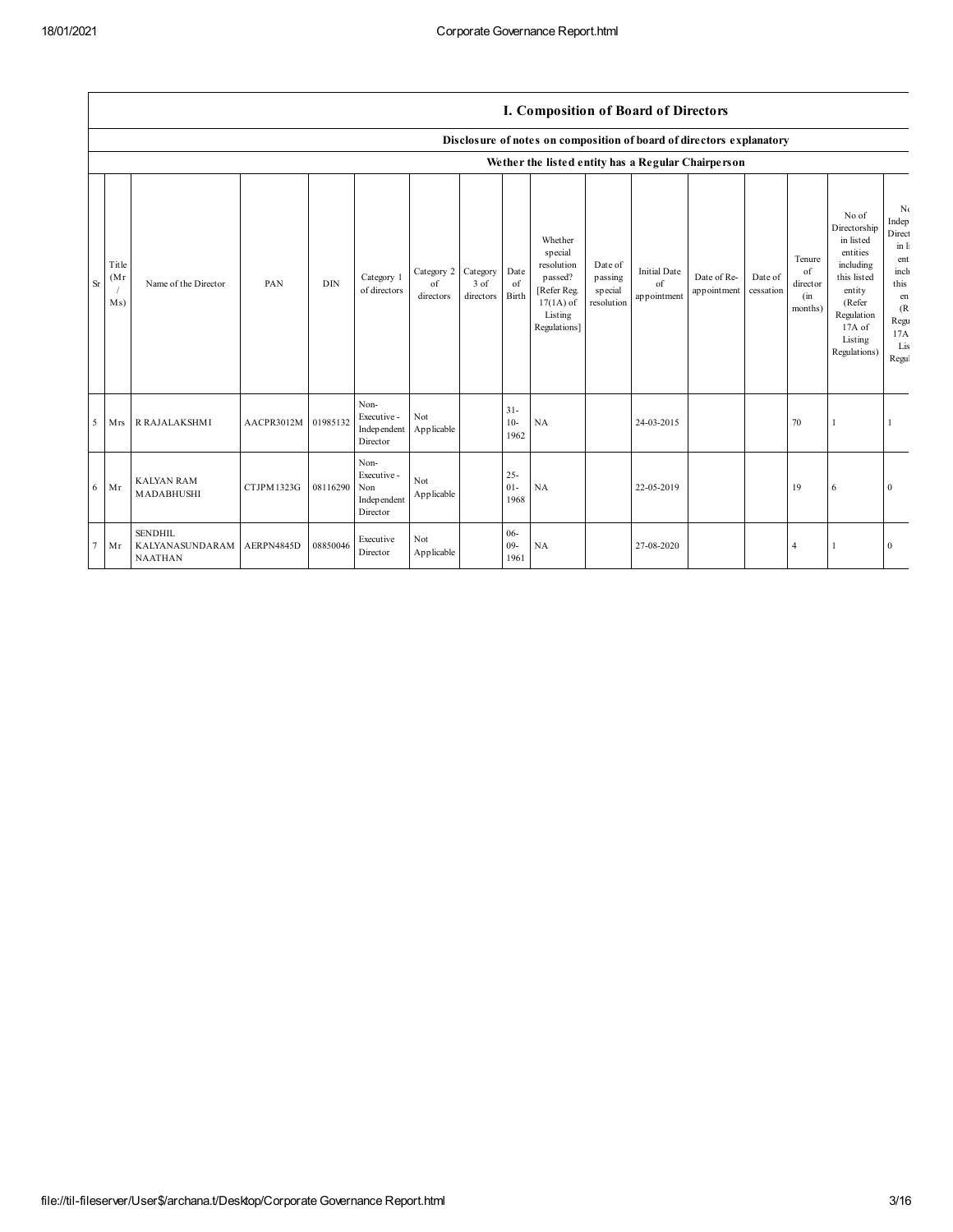|                | <b>Audit Committee Details</b> |                                     |                                                       |                            |                        |                      |         |  |  |  |  |  |
|----------------|--------------------------------|-------------------------------------|-------------------------------------------------------|----------------------------|------------------------|----------------------|---------|--|--|--|--|--|
|                |                                |                                     | Whether the Audit Committee has a Regular Chairperson |                            | Yes                    |                      |         |  |  |  |  |  |
| <b>Sr</b>      | <b>DIN</b><br>Number           | Name of Committee<br>members        | Category 1 of directors                               | Category 2 of<br>directors | Date of<br>Appointment | Date of<br>Cessation | Remarks |  |  |  |  |  |
|                | 00824621                       | <b>R KARTHIKEYAN</b>                | Non-Executive - Non<br><b>Independent Director</b>    | Member                     | 08-05-2009             |                      |         |  |  |  |  |  |
| $\overline{c}$ | 00020075                       | <b>MR SIVARAMAN</b>                 | Non-Executive - Independent<br>Director               | Chairperson                | 10-08-2015             |                      |         |  |  |  |  |  |
| 3              | 01484214                       | <b>SHANKAR</b><br><b>NARASIMHAN</b> | Non-Executive - Independent<br>Director               | Member                     | 10-08-2015             |                      |         |  |  |  |  |  |
| 4              | 00007648                       | <b>V T MOORTHY</b>                  | Non-Executive - Independent<br>Director               | Member                     | 15-05-2015             |                      |         |  |  |  |  |  |
| 5              | 08116290                       | KAIYAN RAM<br><b>MADABHUSHI</b>     | Non-Executive - Non<br><b>Independent Director</b>    | Member                     | 10-11-2020             |                      |         |  |  |  |  |  |
| 6              | 01985132                       | R RAJALAKSHMI                       | Non-Executive - Independent<br>Director               | Member                     | $10 - 11 - 2020$       |                      |         |  |  |  |  |  |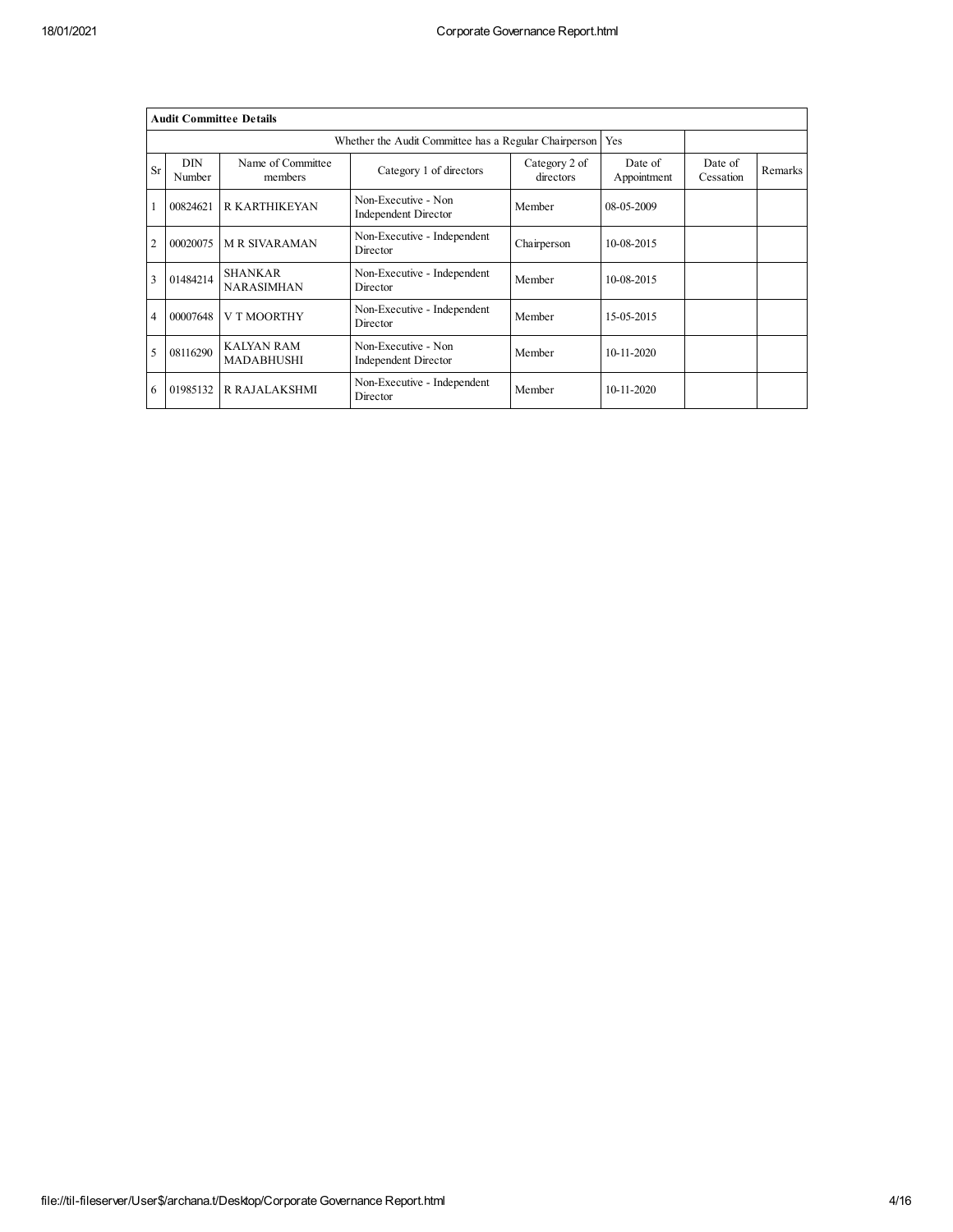|           | Nomination and remuneration committee |                                                                                   |                                             |                      |            |  |  |  |  |  |  |  |  |
|-----------|---------------------------------------|-----------------------------------------------------------------------------------|---------------------------------------------|----------------------|------------|--|--|--|--|--|--|--|--|
|           |                                       | Whether the Nomination and remuneration committee has a Regular Chairperson   Yes |                                             |                      |            |  |  |  |  |  |  |  |  |
| <b>Sr</b> | <b>DIN</b><br>Number                  | Name of Committee<br>members                                                      | Date of<br>Appointment                      | Date of<br>Cessation | Remarks    |  |  |  |  |  |  |  |  |
|           | 00007648                              | V T MOORTHY                                                                       | Non-Executive - Independent<br>Director     | Chairperson          | 15-05-2015 |  |  |  |  |  |  |  |  |
| 2         | 00020075                              | <b>M R SIVARAMAN</b>                                                              | Non-Executive - Independent<br>Director     | Member               | 10-08-2015 |  |  |  |  |  |  |  |  |
|           | 08116290                              | <b>KAIYAN RAM</b><br><b>MADABHUSHI</b>                                            | Non-Executive - Non<br>Independent Director | Member               | 22-05-2019 |  |  |  |  |  |  |  |  |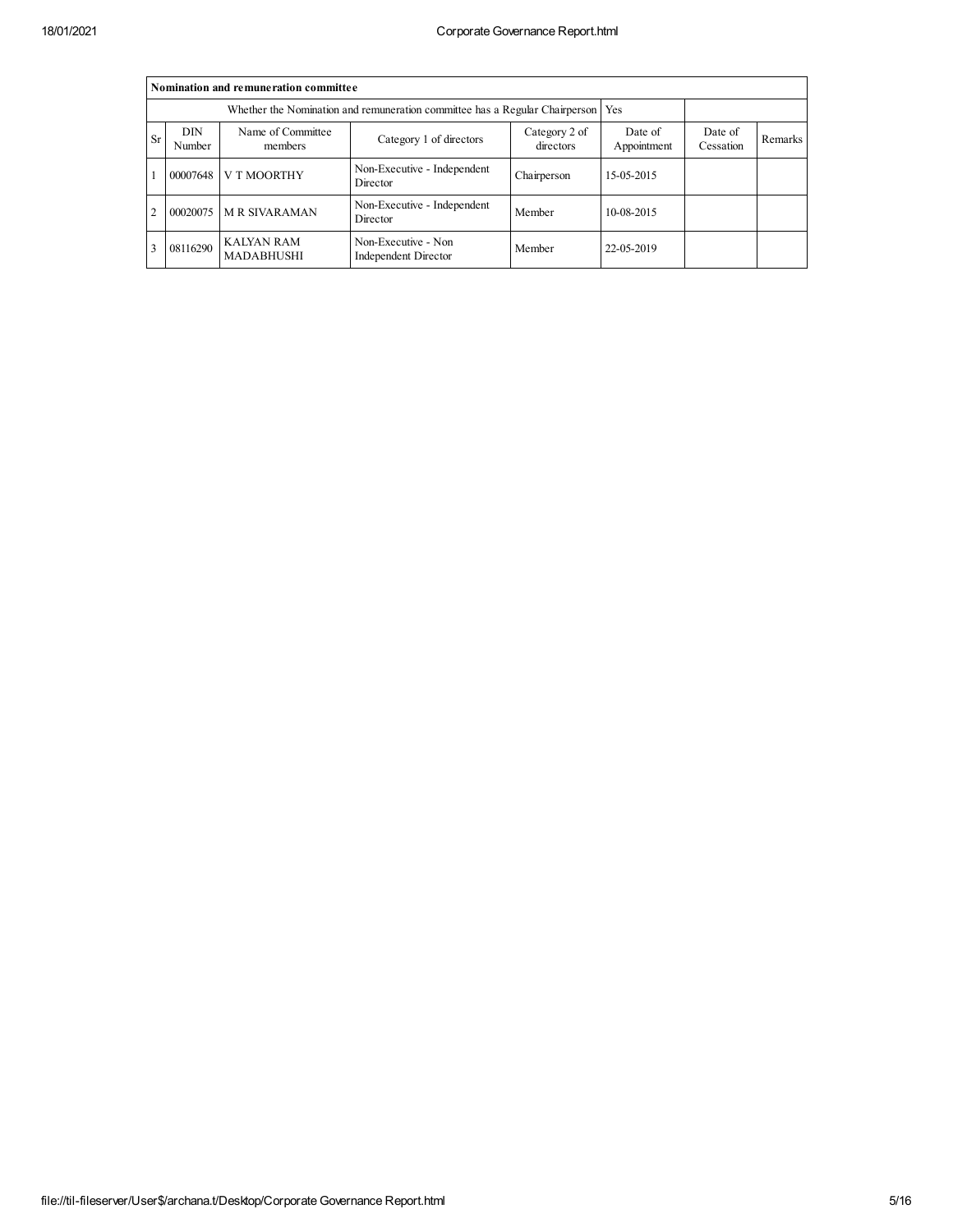|                                                                                                                                                                              | <b>Stakeholders Relationship Committee</b>                                      |                      |                                             |             |              |  |  |  |  |  |  |  |  |
|------------------------------------------------------------------------------------------------------------------------------------------------------------------------------|---------------------------------------------------------------------------------|----------------------|---------------------------------------------|-------------|--------------|--|--|--|--|--|--|--|--|
|                                                                                                                                                                              | Whether the Stakeholders Relationship Committee has a Regular Chairperson   Yes |                      |                                             |             |              |  |  |  |  |  |  |  |  |
| <b>DIN</b><br>Name of Committee<br>Date of<br>Category 2 of<br>Date of<br><b>Sr</b><br>Category 1 of directors<br>Number<br>directors<br>Appointment<br>Cessation<br>members |                                                                                 |                      |                                             |             |              |  |  |  |  |  |  |  |  |
|                                                                                                                                                                              | 00824621                                                                        | <b>R KARTHIKEYAN</b> | Non-Executive - Non<br>Independent Director | Chairperson | 08-05-2009   |  |  |  |  |  |  |  |  |
| 2                                                                                                                                                                            | 00020075                                                                        | <b>M R SIVARAMAN</b> | Non-Executive - Independent<br>Director     | Member      | $10-08-2015$ |  |  |  |  |  |  |  |  |
|                                                                                                                                                                              | 00007648                                                                        | V T MOORTHY          | Non-Executive - Independent<br>Director     | Member      | 15-05-2015   |  |  |  |  |  |  |  |  |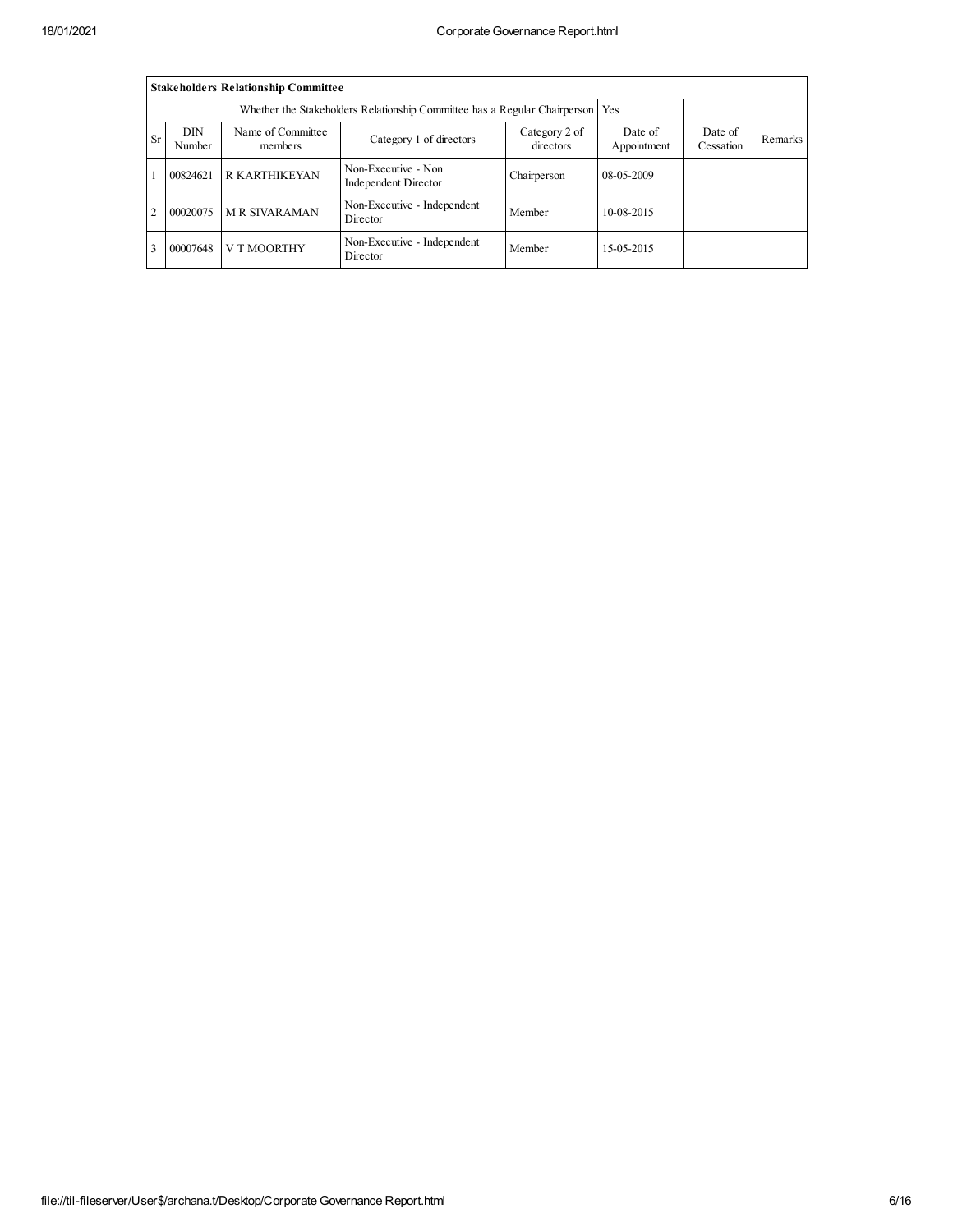|           | <b>Risk Management Committee</b> |                                                                    |                            |                            |                        |                      |         |  |  |  |  |  |
|-----------|----------------------------------|--------------------------------------------------------------------|----------------------------|----------------------------|------------------------|----------------------|---------|--|--|--|--|--|
|           |                                  | Whether the Risk Management Committee has a Regular Chairperson No |                            |                            |                        |                      |         |  |  |  |  |  |
| <b>Sr</b> | DIN<br>Number                    | Name of Committee<br>members                                       | Category 1 of<br>directors | Category 2 of<br>directors | Date of<br>Appointment | Date of<br>Cessation | Remarks |  |  |  |  |  |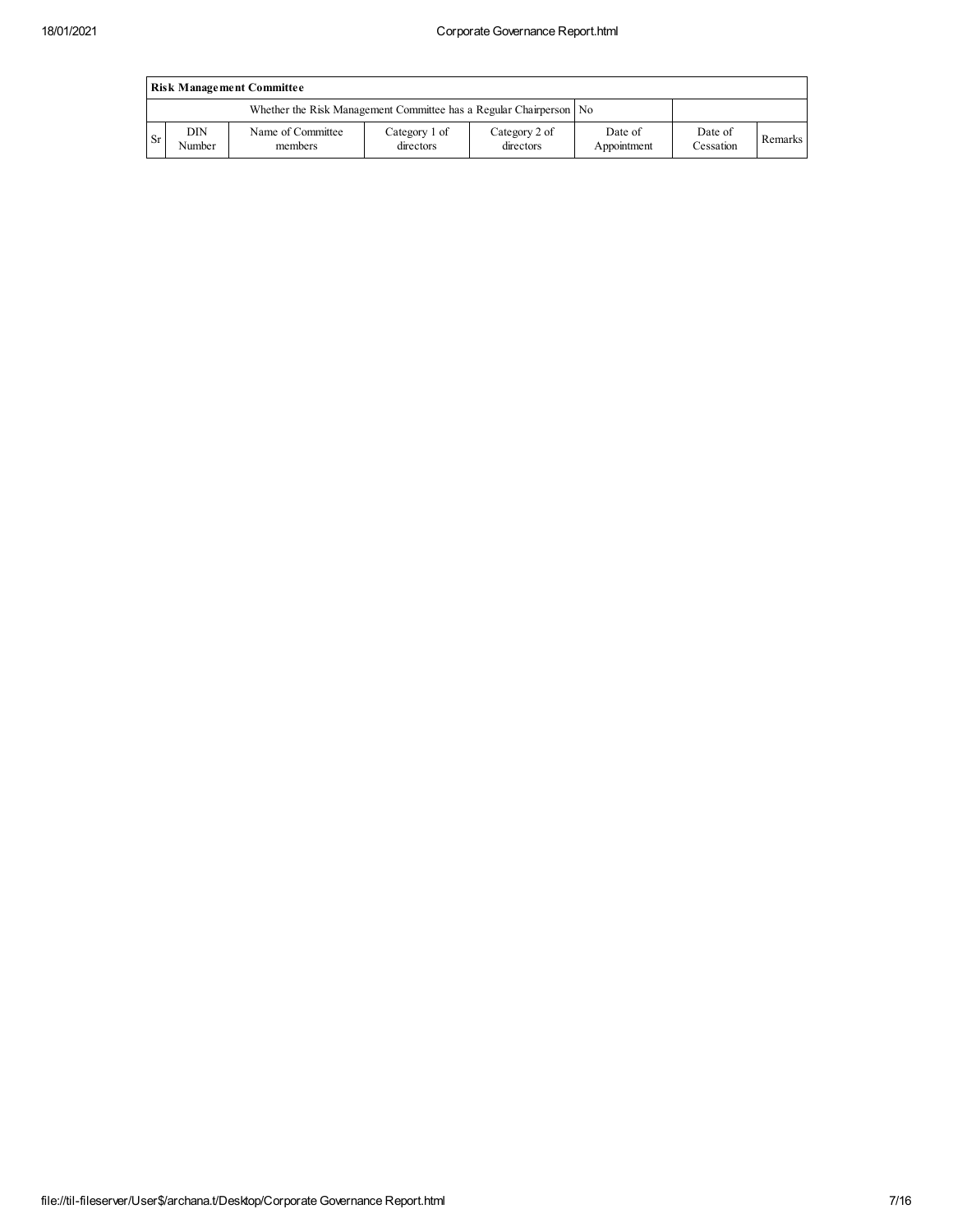|                | <b>Corporate Social Responsibility Committee</b> |                                                                                       |                                             |                            |                        |                      |                |  |  |  |  |  |
|----------------|--------------------------------------------------|---------------------------------------------------------------------------------------|---------------------------------------------|----------------------------|------------------------|----------------------|----------------|--|--|--|--|--|
|                |                                                  | Whether the Corporate Social Responsibility Committee has a Regular Chairperson   Yes |                                             |                            |                        |                      |                |  |  |  |  |  |
| <b>Sr</b>      | <b>DIN</b><br>Number                             | Name of Committee<br>members                                                          | Category 1 of directors                     | Category 2 of<br>directors | Date of<br>Appointment | Date of<br>Cessation | <b>Remarks</b> |  |  |  |  |  |
|                | 00007648                                         | V T MOORTHY                                                                           | Non-Executive - Independent<br>Director     | Chairperson                | 15-05-2015             |                      |                |  |  |  |  |  |
| $\overline{c}$ | 08116290                                         | <b>KAIYAN RAM</b><br><b>MADABHUSHI</b>                                                | Non-Executive - Non<br>Independent Director | Member                     | 22-05-2019             |                      |                |  |  |  |  |  |
| 3              | 00020075                                         |                                                                                       |                                             |                            |                        |                      |                |  |  |  |  |  |
| $\overline{4}$ | 01985132                                         | <b>R RAJALAKSHMI</b>                                                                  | Non-Executive - Independent<br>Director     | Member                     | 24-03-2015             |                      |                |  |  |  |  |  |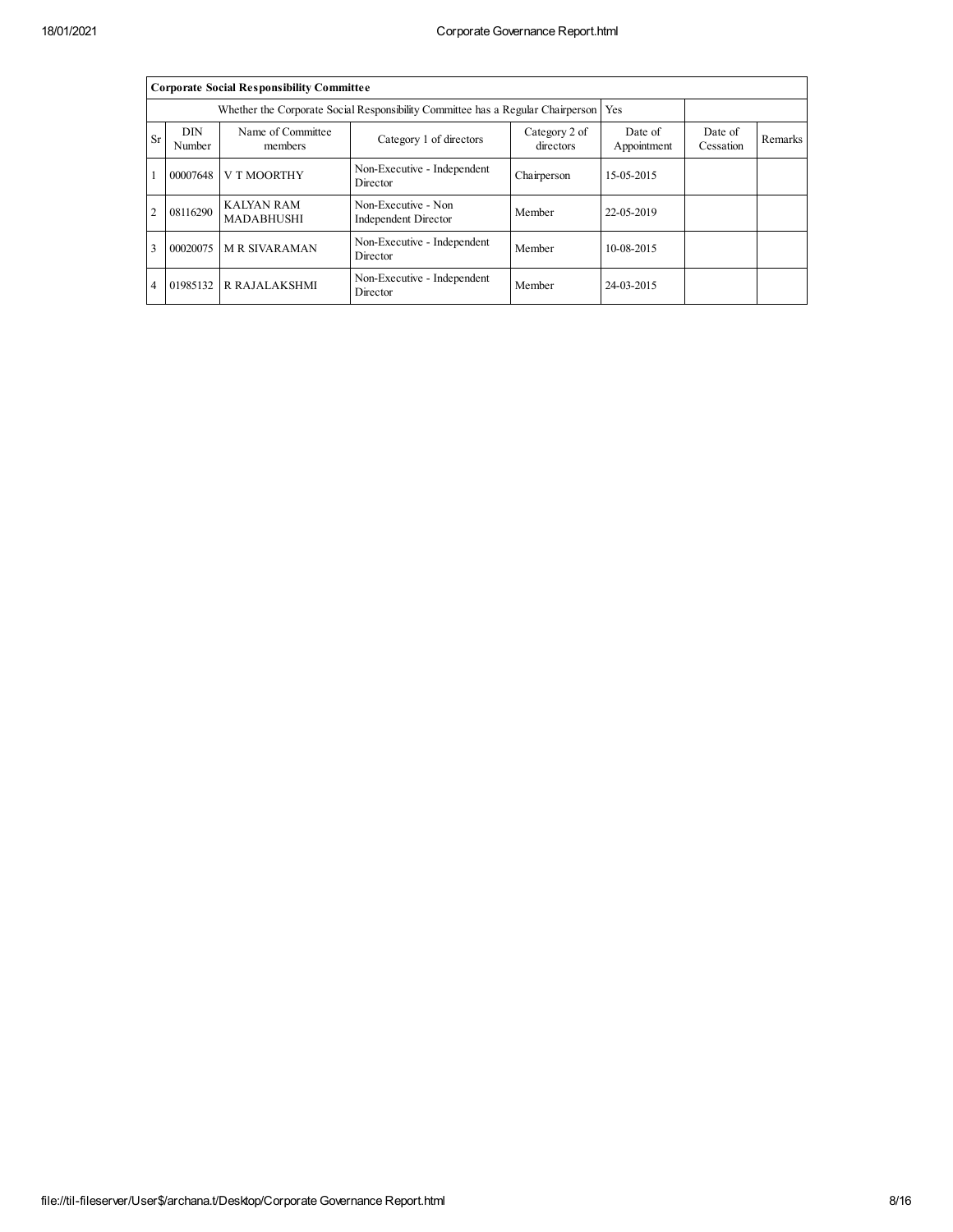| Other Committee |                                                                                                                                     |  |  |
|-----------------|-------------------------------------------------------------------------------------------------------------------------------------|--|--|
|                 | Sr   DIN Number   Name of Committee members   Name of other committee   Category 1 of directors   Category 2 of directors   Remarks |  |  |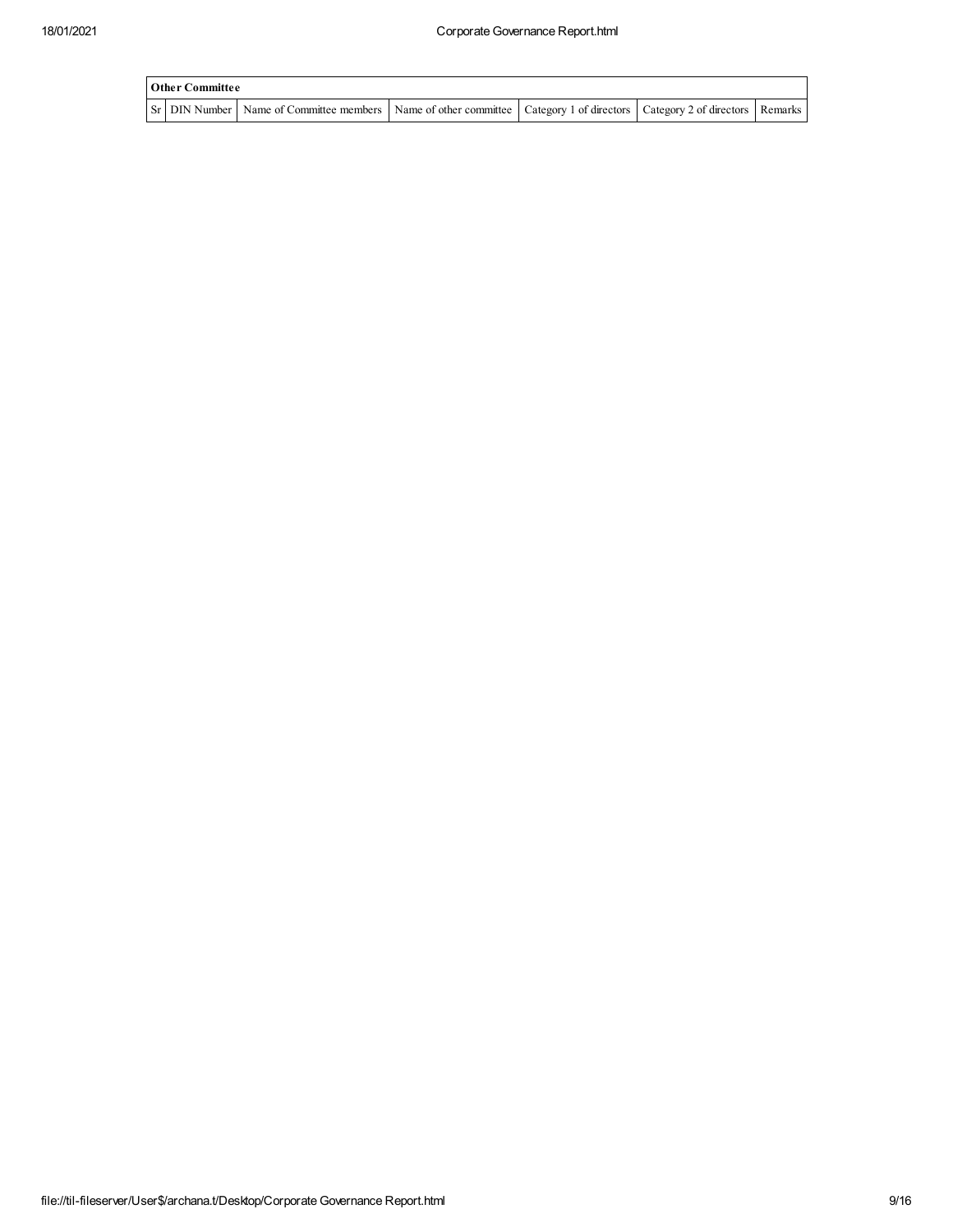|                | <b>Annexure 1</b>                                                   |                                                            |                                                                   |                                       |                                                     |                                    |                                                           |  |  |  |  |
|----------------|---------------------------------------------------------------------|------------------------------------------------------------|-------------------------------------------------------------------|---------------------------------------|-----------------------------------------------------|------------------------------------|-----------------------------------------------------------|--|--|--|--|
|                | <b>Annexure 1</b>                                                   |                                                            |                                                                   |                                       |                                                     |                                    |                                                           |  |  |  |  |
|                | <b>III.</b> Meeting of Board of Directors                           |                                                            |                                                                   |                                       |                                                     |                                    |                                                           |  |  |  |  |
|                | Disclosure of notes on meeting of board of<br>directors explanatory |                                                            |                                                                   |                                       |                                                     |                                    |                                                           |  |  |  |  |
| <b>Sr</b>      | $Date(s)$ of meeting<br>$(i$ f any) in the<br>previous quarter      | $Date(s)$ of meeting<br>(if any) in the<br>current quarter | Maximum gap between<br>any two consecutive (in<br>number of days) | Notes for<br>not<br>providing<br>Date | Whether<br>requirement of<br>Ouorum met<br>(Yes/No) | Number of<br>Directors<br>present* | No. of Independent<br>Directors attending<br>the meeting* |  |  |  |  |
|                | 27-08-2020                                                          |                                                            |                                                                   |                                       | Yes                                                 | 6                                  | 4                                                         |  |  |  |  |
| $\overline{2}$ |                                                                     | 10-11-2020                                                 |                                                                   |                                       | Yes                                                 | 6                                  | 4                                                         |  |  |  |  |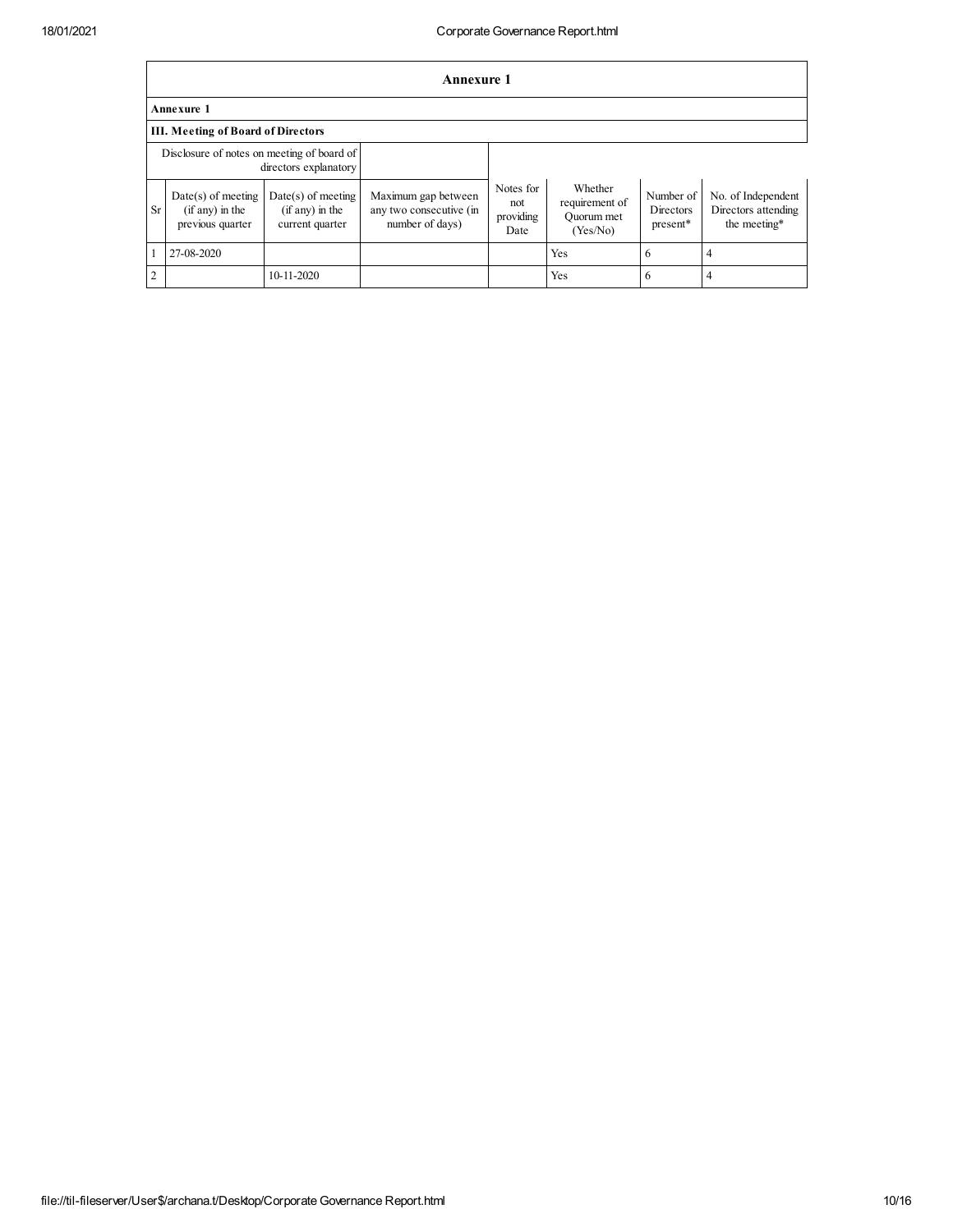|                | <b>Annexure 1</b>                                        |                                                                                                         |                                                                      |                               |                                       |                                                     |                                              |                                                                 |  |  |  |  |  |
|----------------|----------------------------------------------------------|---------------------------------------------------------------------------------------------------------|----------------------------------------------------------------------|-------------------------------|---------------------------------------|-----------------------------------------------------|----------------------------------------------|-----------------------------------------------------------------|--|--|--|--|--|
|                | <b>IV. Meeting of Committees</b>                         |                                                                                                         |                                                                      |                               |                                       |                                                     |                                              |                                                                 |  |  |  |  |  |
|                | Disclosure of notes on meeting of committees explanatory |                                                                                                         |                                                                      |                               |                                       |                                                     |                                              |                                                                 |  |  |  |  |  |
| <b>Sr</b>      | Name of<br>Committee                                     | $Date(s)$ of meeting (Enter dates<br>of Previous quarter and Current<br>quarter in chronological order) | Maximum gap<br>between any two<br>consecutive (in<br>number of days) | Name of<br>other<br>committee | Reson<br>for not<br>providing<br>date | Whether<br>requirement<br>of Quorum<br>met (Yes/No) | Number<br>of<br><b>Directors</b><br>present* | No. of<br>Independent<br>Directors<br>attending the<br>meeting* |  |  |  |  |  |
|                | Audit<br>Committee                                       | 07-08-2020                                                                                              |                                                                      |                               |                                       | Yes                                                 | 4                                            | 3                                                               |  |  |  |  |  |
| $\overline{2}$ | Audit<br>Committee                                       | 10-11-2020                                                                                              | 94                                                                   |                               |                                       | Yes                                                 | 4                                            | 3                                                               |  |  |  |  |  |
| 3              | Audit<br>Committee                                       | 03-12-2020                                                                                              | 22                                                                   |                               |                                       | Yes                                                 | 6                                            | $\overline{4}$                                                  |  |  |  |  |  |
| 4              | <b>Stakeholders</b><br>Relationship<br>Committee         | 07-08-2020                                                                                              |                                                                      |                               |                                       | Yes                                                 | 3                                            | $\overline{2}$                                                  |  |  |  |  |  |
| 5              | <b>Stakeholders</b><br>Relationship<br>Committee         | $10 - 11 - 2020$                                                                                        |                                                                      |                               |                                       | Yes                                                 | 3                                            | $\overline{2}$                                                  |  |  |  |  |  |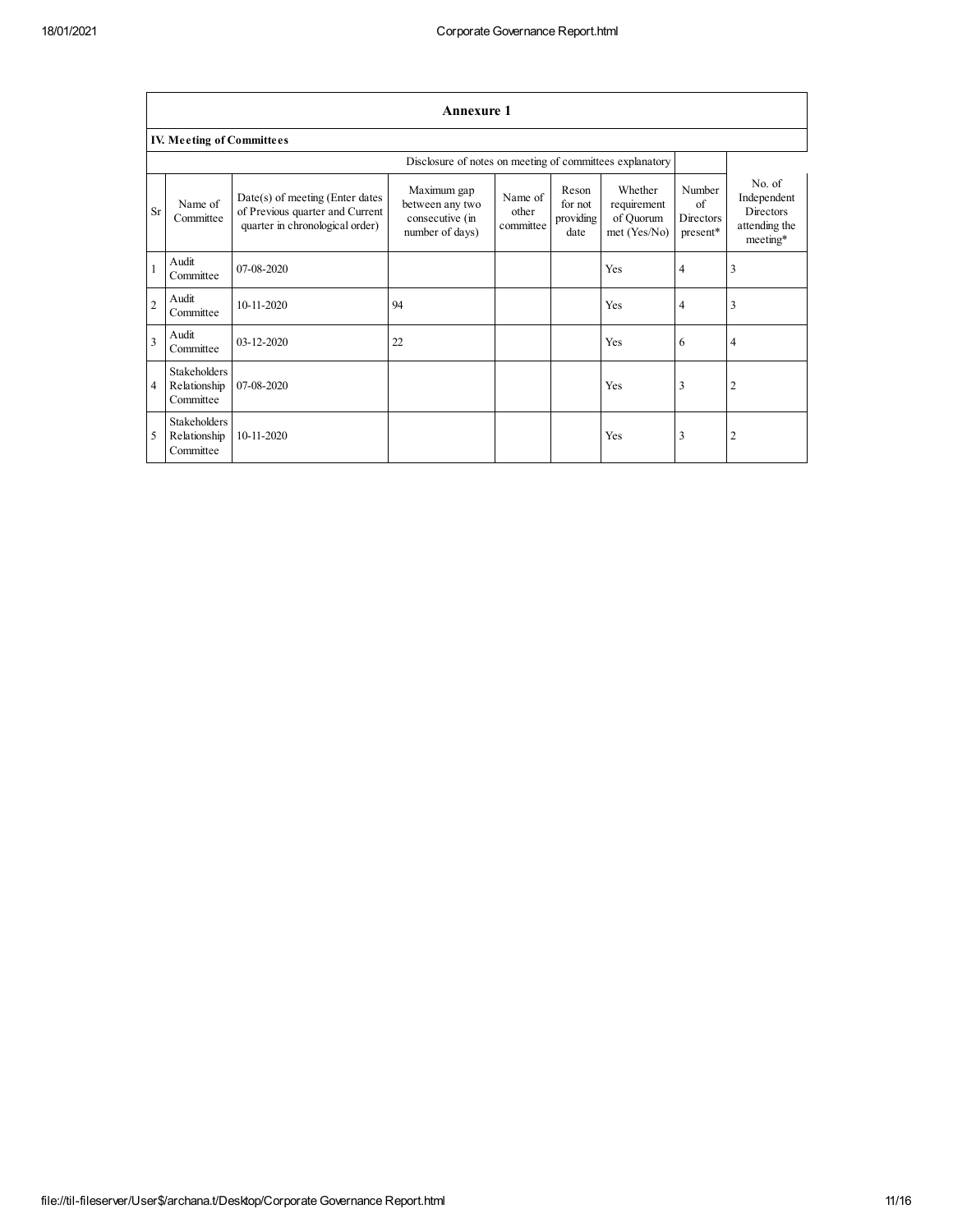|                               | Annexure 1                                                                                                |                                  |                                                                    |  |  |  |
|-------------------------------|-----------------------------------------------------------------------------------------------------------|----------------------------------|--------------------------------------------------------------------|--|--|--|
| V. Related Party Transactions |                                                                                                           |                                  |                                                                    |  |  |  |
| Sr                            | Subject                                                                                                   | Compliance status<br>(Yes/No/NA) | If status is "No" details of non-<br>compliance may be given here. |  |  |  |
|                               | Whether prior approval of audit committee obtained                                                        | Yes                              |                                                                    |  |  |  |
| 2                             | Whether shareholder approval obtained for material RPT                                                    | <b>NA</b>                        |                                                                    |  |  |  |
| 3                             | Whether details of RPT entered into pursuant to omnibus approval have<br>been reviewed by Audit Committee | Yes                              |                                                                    |  |  |  |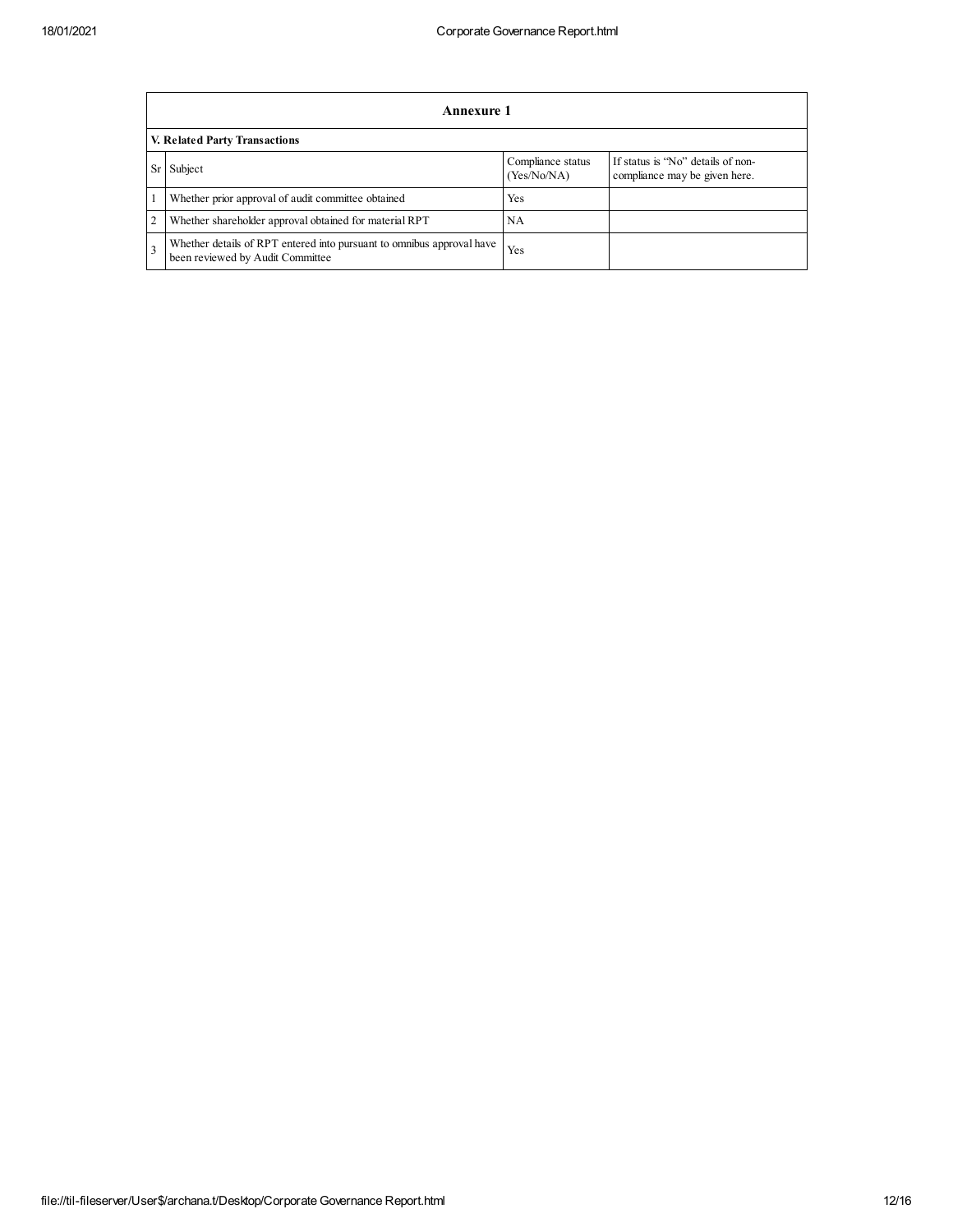|                | <b>Annexure 1</b>                                                                                                                                                                                               |                               |  |  |  |  |  |
|----------------|-----------------------------------------------------------------------------------------------------------------------------------------------------------------------------------------------------------------|-------------------------------|--|--|--|--|--|
|                | <b>VI. Affirmations</b>                                                                                                                                                                                         |                               |  |  |  |  |  |
|                | Sr Subject                                                                                                                                                                                                      | Compliance<br>status (Yes/No) |  |  |  |  |  |
|                | The composition of Board of Directors is in terms of SEBI (Listing obligations and disclosure requirements) Regulations,<br>2015                                                                                | Yes                           |  |  |  |  |  |
| $\overline{2}$ | The composition of the following committees is in terms of SEBI(Listing obligations and disclosure requirements)<br>Regulations, 2015 a. Audit Committee                                                        | Yes                           |  |  |  |  |  |
| $\overline{3}$ | The composition of the following committees is in terms of SEBI(Listing obligations and disclosure requirements)<br>Regulations, 2015. b. Nomination & remuneration committee                                   | Yes                           |  |  |  |  |  |
| $\overline{4}$ | The composition of the following committees is in terms of SEBI(Listing obligations and disclosure requirements)<br>Regulations, 2015. c. Stakeholders relationship committee                                   | Yes                           |  |  |  |  |  |
| 5              | The composition of the following committees is in terms of SEBI(Listing obligations and disclosure requirements)<br>Regulations, 2015. d. Risk management committee (applicable to the top 500 listed entities) | <b>NA</b>                     |  |  |  |  |  |
| 6              | The committee members have been made aware of their powers, role and responsibilities as specified in SEBI (Listing<br>obligations and disclosure requirements) Regulations, 2015.                              | Yes                           |  |  |  |  |  |
| $\overline{7}$ | The meetings of the board of directors and the above committees have been conducted in the manner as specified in<br>SEBI (Listing obligations and disclosure requirements) Regulations, 2015.                  | Yes                           |  |  |  |  |  |
| 8              | This report and/or the report submitted in the previous quarter has been placed before Board of Directors.                                                                                                      | Yes                           |  |  |  |  |  |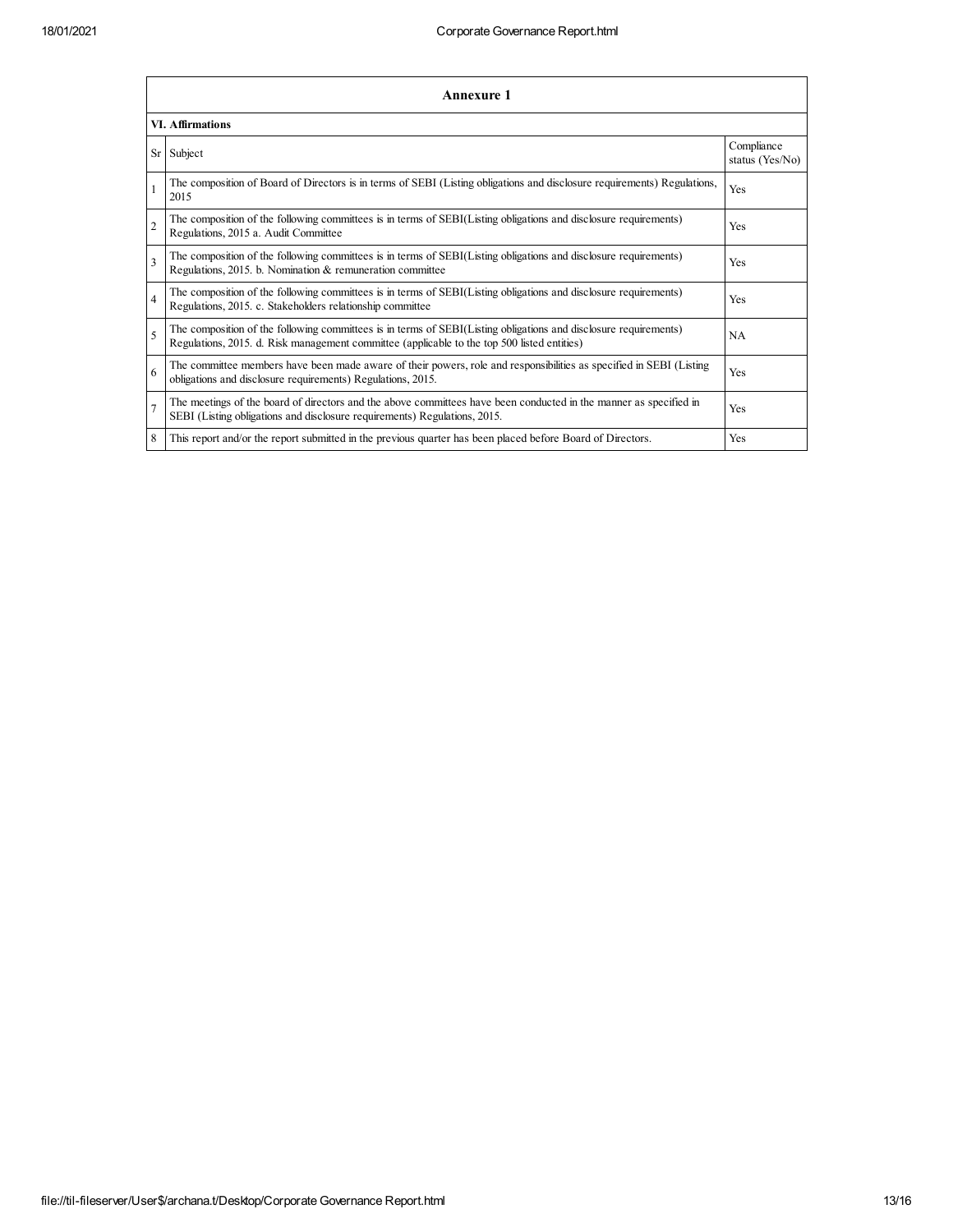| <b>Annexure 1</b> |                   |                   |  |
|-------------------|-------------------|-------------------|--|
| <sub>Sr</sub>     | Subject           | Compliance status |  |
|                   | Name of signatory | <b>ARCHANAT</b>   |  |
|                   | Designation       | Company Secretary |  |